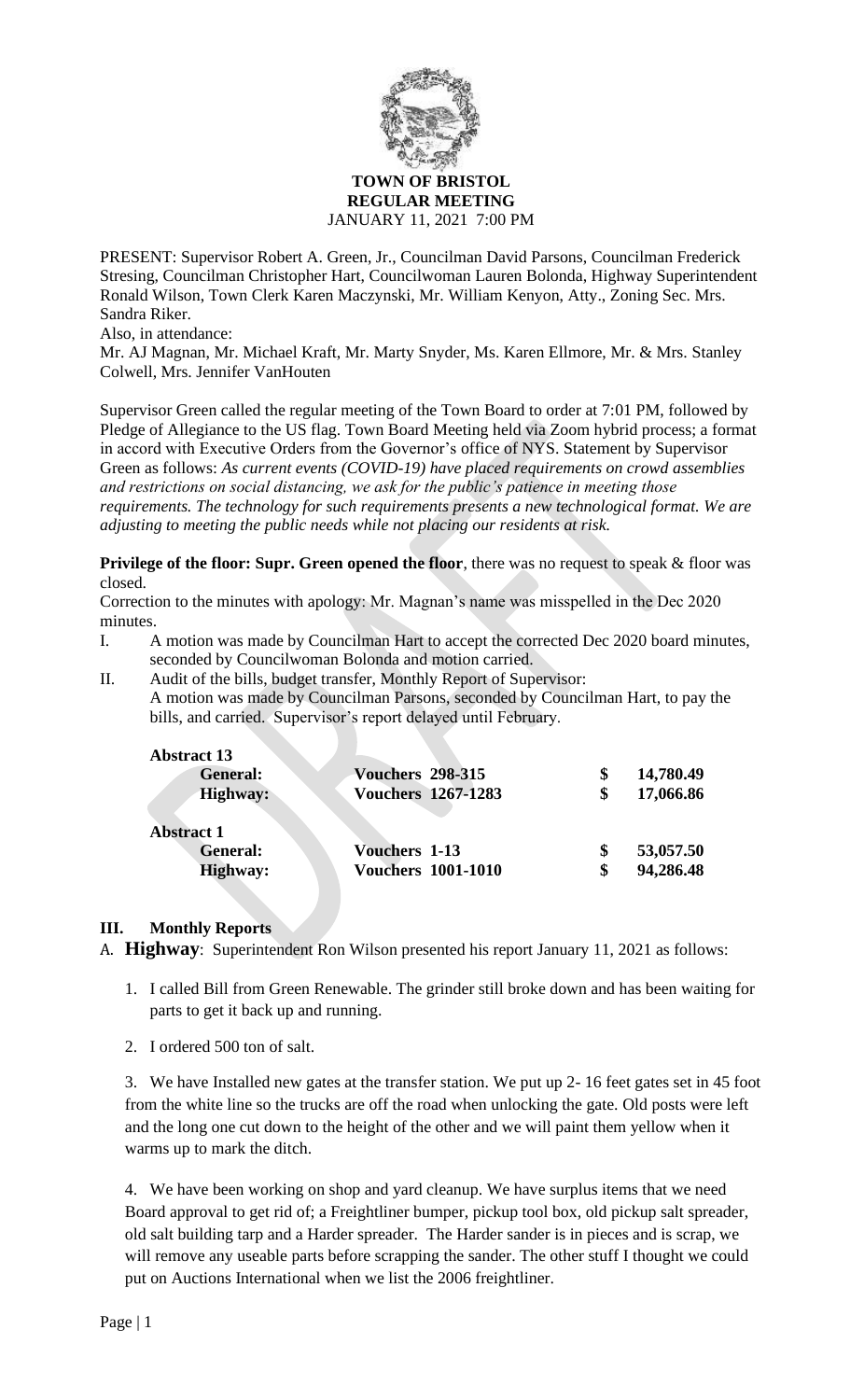5. Pot holes. We are starting to get potholes again. We can't grade the roads this time of year. We have been trying to fill some to make it better but a little rain and they are back. Slowly working on them.

6. New truck is being built at Tenco and should be done there on Friday and delivered back to Regional International for final prep. We could see the truck at the end of next week.

7. Last month we ask that we would like to get the board's approval to remove the trees on the east side of the driveway by the water station. Due to the size of the trees the line of site pulling out is bad when pulling out with the plow on the trucks. We ended up just taking out two trees and trimming up the rest including the trees in front of the library.

## *Respectfully submitted Ronald Wilson*

Supervisor Green complimented the Highway Dept on the construction of the new transfer station gate. Discussion concerning items to be declared surplus and auctioned. Motion by Supervisor Green and seconded by Councilwomen Bolonda to declare Freightliner bumper, pickup tool box, old pickup salt spreader, old salt building tarp and a Harder spreader as surplus and send to auction, also declare the Harder sander as scrap and dispose, and accept Mr. Wilson's report, and motioned carried.

# **10 Wheeled International Truck BAN**

Resolution offered by Councilman Hart to BAN, with Canandaigua National Bank & Trust, \$220,000 to pay for the 2020 International 10 wheeled Truck, with \$15,615.25 down payment (DA5130.200), seconded by Councilman Stresing with voting by roll call: Supr. Green-y, Councilman Stresing-y, Councilman Parsons-y, Councilman Hart-y, Councilwoman Bolonda-y, and motion carried. The new truck replaces a 2006 truck operated by Mr. Michael Kraft.

# B. **Planning Board & Zoning Board of Appeals and Code Office**; Report from Mrs. Sandra Riker.

**Planning, ZBA and Code Office Report January 2020**

Code Office-New permits: 4 Closed: 4 Inspections 7 Violations: Ongoing: Baptist Hill, 4492 State Rte. 64, and 7830 Tilton Road Monthly permit Valuation Summary: for December \$99,503. And year to date \$1,075,631.

#### **Town Website**

Mrs. Riker updated the board on the status of the IC9's work on updating the Town's website and making the website easy to find documents and information by residents.

Respectfully submitted, *Sandra Riker* Planning, Zoning, and Code Office Assistant

#### **Revision to Solar Law: Daft Comments from Town Board**

Chairman Snyder and Chairwoman Ellmore, of the ZBA & PB Boards, were present to gather responses from the Town Board regarding proposed changes to Local Law 2 of 2019 Solar Energy Code, presented at the January 2021 regular Town Board meeting. The proposed changes would add specificity to the Town's requirements for solar installations.

After review of the proposed changes, Councilwoman Bolonda said she was pleased the revisions addressed residents' concerns and demonstrated zoning/planning boards were sensitive to the community. Councilman Stresing also stated he felt the concerns of the community were addressed by the changes.

Mr. Kenyon discussed the need to review the proposed changes for use of legal language in the context of law. Mrs. Riker discussed next steps in the review process at the county level; Ordinance Committee of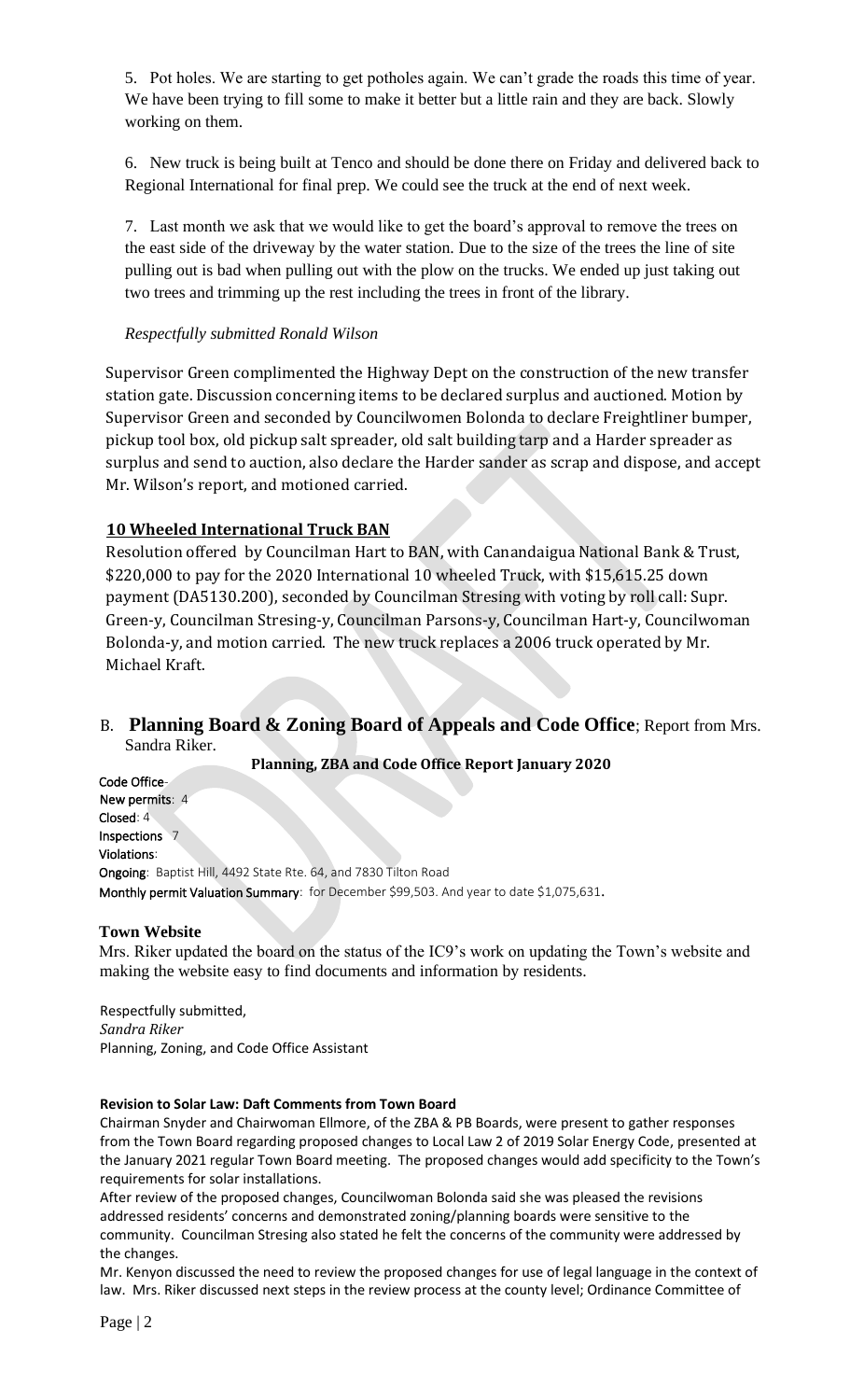Ontario Co. Discussion concerning target date of completion of update: April 1<sup>st</sup> 2021 and timing of public hearing, following the review at the county, as well as a final review by Mr. Kenyon. Public hearing will require a 5-day notice to the public.

## **C. Parks/Special Committee. Park Commissioner's Report January, 2020 Update on the park grant.**

Grant is still in effect until 12/21/2021 - Goal for 2021 is to repave and upgrade the track at Levi Corser Park. Approximate cost \$22-24,000

### **Goals/Wishlist for Town of Bristol Parks for 2021**

- 1) Pave track and parking lots
- 2) Address the emerald ash borer dead ash trees. The ash trees become brittle, break and fall, and could pose a hazard to the park and hikers.
- 3) Monitor the gypsy moth infestation which may cause additional tree loss.
- 4) Have guided hikes on April 17, May 8, August 14, Oct 16.
- 5) Bristol Fun Day on June 13, 2021
- 6) 5K fun run on July 17, to benefit the park improvement fund. Have only Bristol community groups set up information/donation/ refreshment booths during the event. Fire Dept, Library, Church, Harmony Circle, Historical Society, Town of Bristol. It will not be a big fundraiser and limited to 50 participants. If health restrictions do not allow the event it can be moved to Sept. 18.
- **7)** Look into establishing a permanent right of way across the front of 6823-33 County Road 32 to connect Levi Corser and Patriot Parks, and to formally establish a drainage easement for the same property that crosses the Codding Conservation Area to the center gully. The drainage easement has been in existence since the building of the home in the late seventies but has not been recorded in the deed.
	- **Thomas Stevens Park Commissioner**

Discussion concerning drainage easement

D. **Town Clerk Report**. Mrs. Maczynski presented her report. Total disbursements were \$3316. for the month of Jan 2020. Tax collection of the Town/County taxes is well underway. Residents are doing their duty as expected. **Exemption Resolution as mandated by the Governors executive order:**

# **RESOLUTION**

TOWN OF BRISTOL January 11, 2021

## **ADOPTS PROVISIONS OF EXECUTIVE ORDER 202.83 SUSPENDING THE REQUIREMENTS OF RENEWAL APPLICATIONS AS A CONDITION TO GRANTING EXEMPTIONS UNDER SECTIONS 459-C AND 467 OF THE REAL PROPERTY TAX LAW**

Councilman Parsons offered the following resolution, which was seconded by Councilman Hart;

**WHEREAS,** the Governor of the State of New York by Executive Order No. 202 dated March 7, 2020, declared a state disaster emergency for the entire State of New York; and

**WHEREAS,** both travel-related and community contact transmission of COVID-19 have been documented in New York State and are expected to continue; and

**WHEREAS,** pursuant to Section 29-a of Article 2-B of the Executive Law, New York State Governor Andrew Cuomo did issue Executive Order 202.83 dated December 18, 2020, 2020, which authorized, by local option, the governing body, to adopt the provisions of that Executive Order 202.83, which temporarily suspends or modifies, subdivisions 7, 7-a and 8 of section 459-c of the Real Property Tax Law and subdivisions 5, 5-a, 5-b, 5-c and 6 of section 467 of the Real Property Tax Law. The COVID-19 Emergency Eviction and Foreclosure Prevention Act of 2020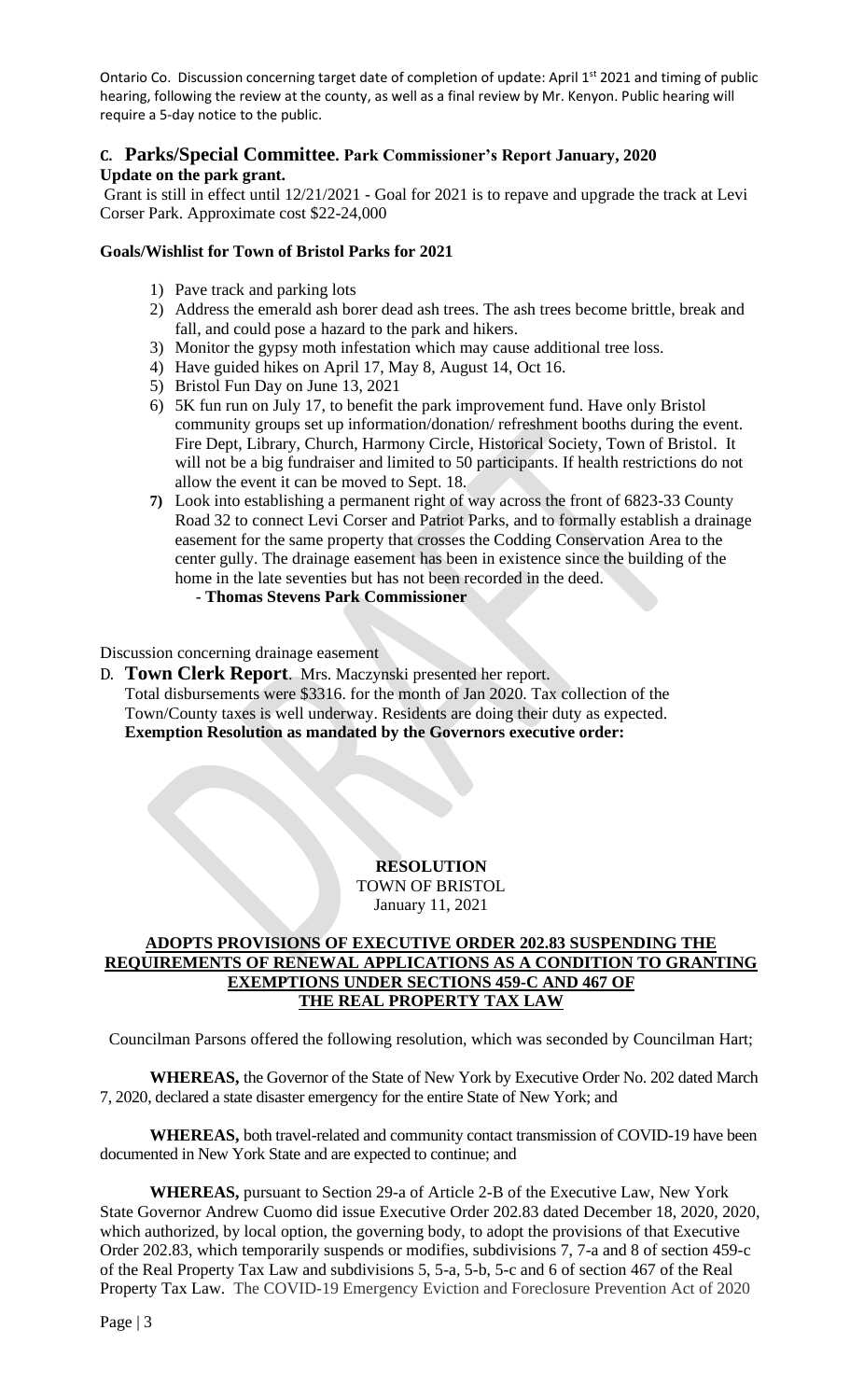(Chapter 381 of the Laws of 2020) was signed into law by Governor Cuomo on December 28 mandating the provisions.

**NOW THEREFORE BE IT RESOLVED,** that pursuant to Executive Order 202.83 issued by New York State Governor Andrew Cuomo and Chapter 381 of the Laws of 2020, the Town Board of the Town of **BRISTOL** hereby authorizes the Assessor to request an application where he or she has reason to believe that the applicant may have changed his or her primary residence, added an additional owner to the deed, transferred the property to a new owner, or died, and be it further

**RESOLVED,** that the Town Clerk is hereby directed to forward a copy of this resolution to the Assessor; and be it further

**RESOLVED**, that all Town Hall Departments may review and obtain a copy of this resolution from the electronic storage device and if needed, a certified copy of same may be obtained from the Office of the Town Clerk.

Supervisor Green, Jr. - Y Council Member Parsons - Y Council Member Stresing - Y Council Member Hart -Y Council Member Bolonda -Y

I, Karen Maczynski, Town Clerk, of the Town of Bristol, Ontario County, New York, do hereby certify the preceding resolution was duly adopted, at a regular/organizational Town Board meeting of the Town of Bristol held on January 11, 2021 and will be included in the minutes of said meeting.

Karen Maczynski, Bristol Town Clerk

 $\mathcal{L}=\mathcal{L}^{\mathcal{L}}$ 

**Motion by Councilman Hart to accept the monthly reports, seconded by Councilwoman Bolonda and carried.**

### **IV. Old Business**

A. Annual review of books-Justice Court and Town Books scheduled for January 29<sup>th</sup>, 2021.

### **V. New Business**

- A. Annual review of books-Justice Court and Town Books scheduled for January 29<sup>th</sup>, 2021.
- B. Policy for consideration by TB: **TOB Paid Sick leave Policy** *in light of Covid-19 or similar pandemic*.

Board discussion concerning Ontario County policy…

…. link to the State's website for information on this type of leave (you will find reference to Public Employers under "Large Employers")<https://paidfamilyleave.ny.gov/if-you-are> quarantined-yourself. For reference as to how the County handles this, often times an employee will indicate they have symptoms and are going for testing. Simply being out sick and getting testing does not qualify for the paid sick leave. If the test is positive, we will go back and capture the days of symptoms and testing and include it in the 14 calendar days that we will then pay them. If the test is negative, they use their own leave time or take it unpaid.

**MOTION: Supervisor Green put offered the following motion, seconded by Councilman Parsons; TOB Paid Sick leave Policy** *in light of Covid-19 or similar pandemic***; The Town of Bristol will pay sick leave as required by NYS such that local governments MUST provide if the employee is under an actual order of quarantine/isolation issued by the local Public Health Dept; therefore a recommendation to quarantine by a doctor does** *not* **qualify for this paid leave and if**